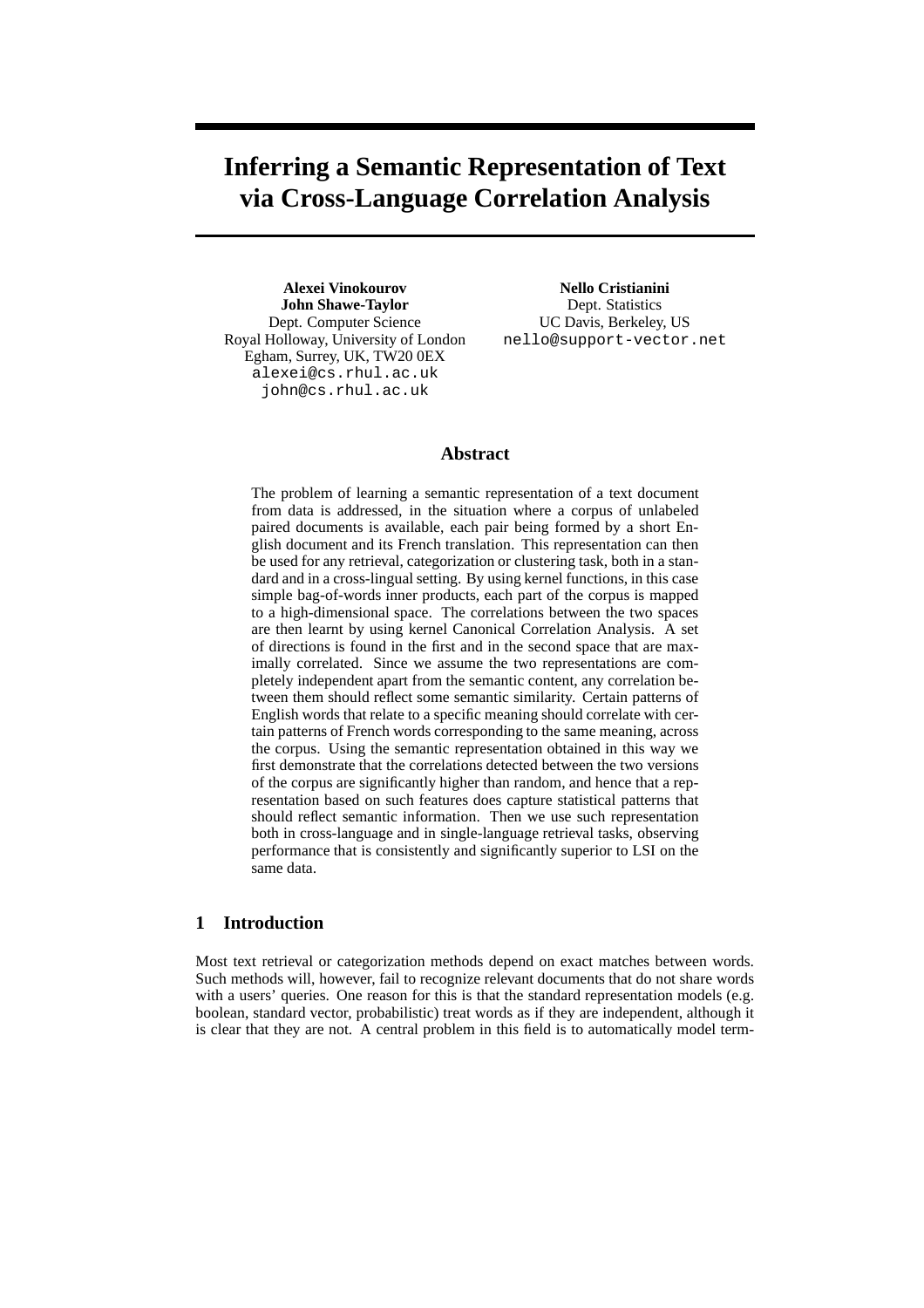term semantic interrelationships, in a way to improve retrieval, and possibly to do so in an unsupervised way or with a minimal amount of supervision. For example latent semantic indexing (LSI) has been used to extract information about co-occurrence of terms in the same documents, an indicator of semantic relations, and this is achieved by singular value decomposition (SVD) of the term-document matrix. The LSI method has also been adapted to deal with the important problem of cross-language retrieval, where a query in a language is used to retrieve documents in a different language. Using a paired corpus (a set of pairs of documents, each pair being formed by two versions of the same text in two different languages), after merging each pair into a single 'document', we can interpret frequent co-occurrence of two terms in the same document as an indication of cross-linguistic correlation [5]. In this framework, a common vector-space, including words from both languages, is created and then the training set is analysed in this space using SVD. This method, termed CL-LSI, will be briefly discussed in Section 4. More generally, many other statistical and linear algebra methods have been used to obtain an improved semantic representation of text data over LSI [6]. In this study we address the problem of learning a semantic representation of text from a paired bilingual corpus, a problem that is important both for mono-lingual and cross-lingual applications. This problem can be regarded either as an unsupervised problem with paired documents, or as a supervised monolingual problem with very complex labels (i.e. the label of an english document could be its french counterpart). In either way, the data can be readily obtained without an explicit labeling effort, and furthermore there is not the loss of information due to compressing the meaning of a document into a discrete label. We employ kernel Canonical Correlation Analysis (KCCA) [1] to learn a representation of text that captures aspects of its meaning. Given a paired bilingual corpus, this method defines two embedding spaces for the documents of the corpus, one for each language, and an obvious one-to-one correspondence between points in the two spaces. KCCA then finds projections in the two embedding spaces for which the resulting projected values are highly correlated. In other words, it looks for particular combinations of words that appear to have the same co-occurrence patterns in the two languages. Our hypothesis is that finding such correlations across a paired crosslingual corpus will locate the underlying semantics, since we assume that the two languages are 'conditionally independent', or that the only thing they have in common is their meaning. The directions would carry information about the *concepts* that stood behind the process of generation of the text and, although expressed differently in different languages, are, nevertheless, semantically equivalent. To illustrate such representation we have printed the most probable (most typical) words in each language for some of the first few kernel canonical corrleation components found for bilingual  $36<sup>th</sup>$  Canadian Parliament corpus (Hansards) (left column is English space and right column is French space):

| PENSIONS PLAN?                                                                                                                                                                                                                                                                                                   |                                                                                                                                    | <b>AGRICULTURE?</b>                                                                                                                                                                                                                   |                                                                                                                                                                                                                                            | <b>CANADIAN LANDS?</b>                                                                                                                                                                                                     |                                                                                                                                                                                                                               | <b>FISHING INDUSTRY?</b>                                                                                                                                                                                                                  |                                                                                                                                                                                                            |
|------------------------------------------------------------------------------------------------------------------------------------------------------------------------------------------------------------------------------------------------------------------------------------------------------------------|------------------------------------------------------------------------------------------------------------------------------------|---------------------------------------------------------------------------------------------------------------------------------------------------------------------------------------------------------------------------------------|--------------------------------------------------------------------------------------------------------------------------------------------------------------------------------------------------------------------------------------------|----------------------------------------------------------------------------------------------------------------------------------------------------------------------------------------------------------------------------|-------------------------------------------------------------------------------------------------------------------------------------------------------------------------------------------------------------------------------|-------------------------------------------------------------------------------------------------------------------------------------------------------------------------------------------------------------------------------------------|------------------------------------------------------------------------------------------------------------------------------------------------------------------------------------------------------------|
| pension<br>regime<br>plan<br>rpc<br>cpp<br>canadians<br>benefits<br>retraite<br>retirement<br>fund<br>fonds<br>tax<br>investment<br>impôt<br>income<br>fi nance<br>revenu<br>ieunes<br>young<br>years<br>ans<br>rate<br>superannuation<br>argent<br>disability<br>taxes<br>mounted<br>future<br>plan<br>premiums | pensions<br>prestations<br>canadiens<br>cotisations<br>discours<br>pension<br>regimes<br>investissement<br>milliards<br>prestation | wheat<br>board<br>farmers<br>newfoundland<br>grain<br>party<br>amendment<br>producers<br>canadian<br>speaker<br>referendum<br>minister<br>directors<br>quebec<br>speech<br>school<br>system<br>marketing<br>provinces<br>constitution | bl<br>commission<br>agriculteurs<br>producteurs<br>canadienne<br>grain<br>parti<br>conseil<br>commercialisat<br>neuve<br>ministre<br>administration<br>modifi cation<br>qubec<br>terre<br>formistes<br>partis<br>grains<br>op<br>nationale | park<br>Iand<br>aboriginal<br>vukon<br>marine<br>government<br>vallev<br>water<br>boards<br>territories<br>board<br>north<br>parks<br>resource<br>agreements<br>northwest<br>resources<br>development<br>treaty<br>nations | parc<br>autochtones<br>terres<br>ches<br>vall<br>ressources<br>vukon<br>nord<br>gouvernement<br>offices<br>marin<br>eaux<br>territoires<br>parcs<br>nations<br>territoriales<br>revendications<br>ministre<br>cheurs<br>ouest | fi sheries<br>atlantic<br>operatives<br>fi shermen<br>newfoundland<br>fi sherv<br>problem<br>operative<br>fi <sup>shing</sup><br>industry<br>fi sh<br>vears<br>problems<br>wheat<br>coast<br>oceans<br>west<br>salmon<br>tags<br>minister | pêches<br>atlantique<br>pêcheurs<br>pêche<br>probl<br>coop<br>ans<br>industrie<br>poisson<br>neuve<br>terre<br>ouest<br>stocks<br>ratives<br>ministre<br>sant<br>saumon<br>affaiblies<br>facult<br>secteur |
| seniors<br>country                                                                                                                                                                                                                                                                                               | fi nances                                                                                                                          | throne<br>money                                                                                                                                                                                                                       | lus<br>bloc                                                                                                                                                                                                                                | territoire<br>work                                                                                                                                                                                                         | entente<br>rights                                                                                                                                                                                                             | communities<br>program                                                                                                                                                                                                                    | programme<br>gion                                                                                                                                                                                          |
| pays<br>rates<br>avenir                                                                                                                                                                                                                                                                                          |                                                                                                                                    | section                                                                                                                                                                                                                               | nations                                                                                                                                                                                                                                    | territory                                                                                                                                                                                                                  | office                                                                                                                                                                                                                        | commission                                                                                                                                                                                                                                | scientifi ques                                                                                                                                                                                             |
| jobs                                                                                                                                                                                                                                                                                                             | invalidit                                                                                                                          | rendum                                                                                                                                                                                                                                | chambre                                                                                                                                                                                                                                    | atlantic                                                                                                                                                                                                                   | atlantique                                                                                                                                                                                                                    | motion                                                                                                                                                                                                                                    | travailler                                                                                                                                                                                                 |
| pay                                                                                                                                                                                                                                                                                                              | resolution                                                                                                                         | majorit                                                                                                                                                                                                                               | administration                                                                                                                                                                                                                             | programs                                                                                                                                                                                                                   | ententes                                                                                                                                                                                                                      | stocks                                                                                                                                                                                                                                    | conduite                                                                                                                                                                                                   |

This representation is then used for retrieval tasks, providing better performance than existing techniques. Such directions are then used to calculate the coordinates of the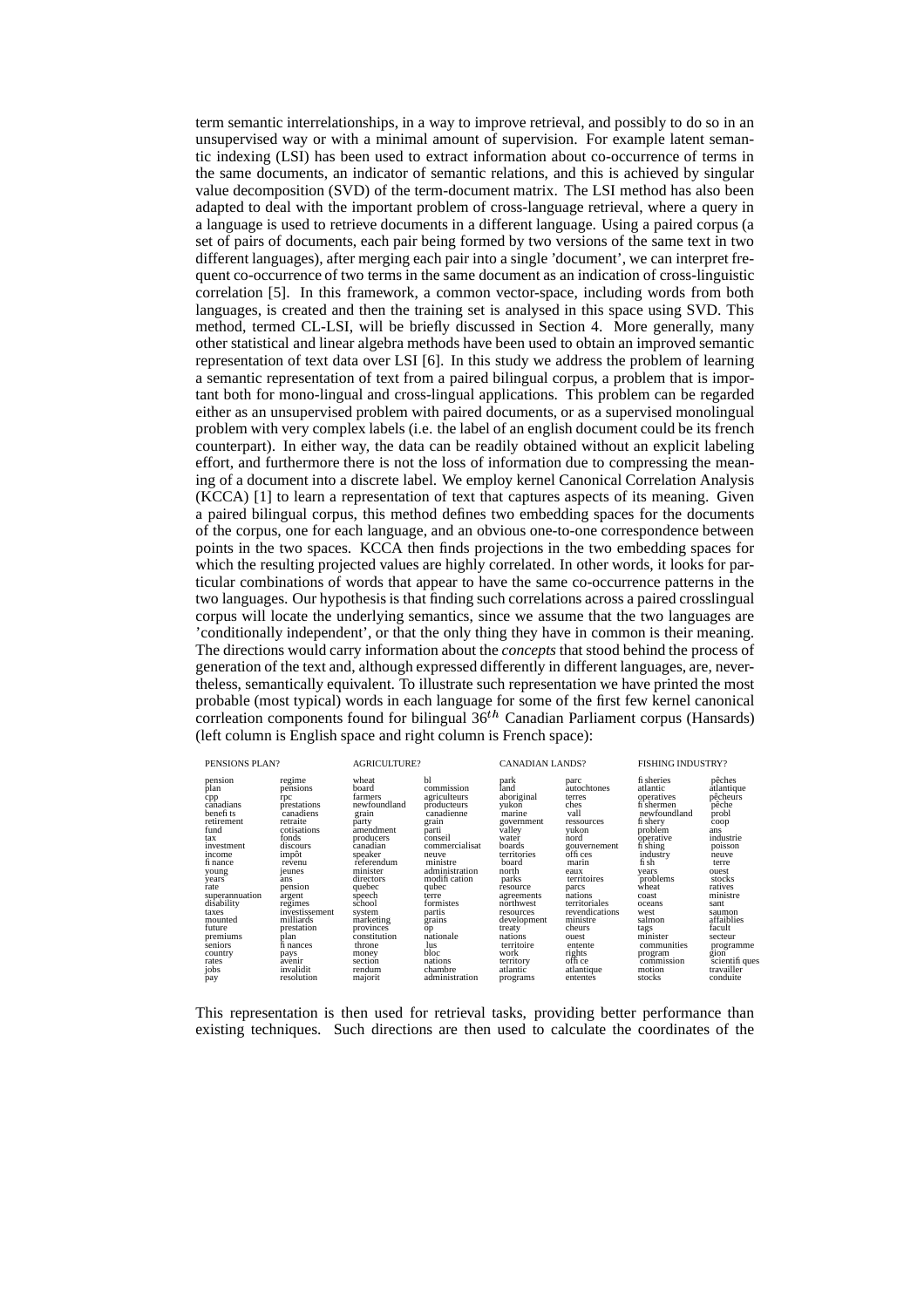documents in a 'language independent' way. Of course, particular statistical care is needed for excluding 'spurious' correlations. We show that the correlations we find are not the effect of chance, and that the resulting representation significantly improves performance of retrieval systems. We find that the correlation existing between certain sets of words in English and French documents cannot be explained as a random correlation. Hence we need to explain it by means of relations between the generative processes of the two versions of the documents, that we assume to be conditionally independent given the *topic* or *content*. Under such assumptions, hence, such correlations detect similarities in content between the two documents, and can be exploited to derive a semantic representation of the text. This representation is then used for retrieval tasks, providing better performance than existing techniques. We first apply the method to crosslingual information retrieval, comparing performance with a related approach based on latent semantic indexing (LSI) described below [5]. Secondly, we treat the second language as a complex label for the first language document and view the projection obtained by CL-KCCA as a semantic map for use in a multilingual classification task with very encouraging results. From the computational point of view, we detect such correlations by solving an eigenproblem, that is avoiding problems like local minima, and we do so by using kernels.

The KCCA machinery will be given in Section 3 and in Section 4 we will show how to apply KCCA to cross-lingual retrieval while Section 4 describes the monolingual applications. Finally, results will be presented in Section 5.

#### **2 Previous work**

The use of LSI for cross-language retrieval was proposed by [5]. LSI uses a method from linear algebra, singular value decomposition, to discover the important associative relationships. An initial sample of documents is translated by human or, perhaps, by machine, to create a set of dual-language training documents  $\{x_i\}_{i=1}^N = D_x$  and  $D_y = \{y_i\}_{i=1}^N$ . After preprocessing documents a common vector-space, including words from both languages, is created and then the training set is analysed in this space using SVD:

$$
D = \left(\begin{array}{c} D_x \\ D_y \end{array}\right) = U \Sigma V^T,\tag{1}
$$

where the *i*-th column of  $D$  corresponds to document  $i$  with its first set of coordinates giving the first language features and the second set the second language features. To translate a new document (query) q to a language-independent representation one projects (*folds-in*) its expanded (filled up with zero components related to another language) vector representation  $\tilde{q}$  into the space spanned by the k first eigenvectors  $U_k$ :  $[q] = U_k^T \tilde{q}$ . The similarity between two documents is measured as the inner product between their projections. The documents that are the most similar to the query are considered to be relevant.

#### **3 Kernel Canonical Correlation Analysis**

In this study our aim is to find an appropriate language-independent representation. Suppose as for cross-lingual LSI (CL-LSI) we are given *aligned* texts in, for simplicity, two languages, i.e., every text in one language  $x_i \in \mathcal{X}$  is a translation of text  $y_i \in \mathcal{Y}$  in another language or vice versa. Our hypothesis is that having the corpus  $\{x_i\}_{i=1}^N$  mapped to a highdimensional *feature* space  $\mathcal{F}_x$  as  $\Phi(x_i)$  and corpus  $\{y_i\}_{i=1}^N$  to  $\mathcal{F}_y$  as  $\Phi(y_i)$  (with  $K_x$  and A being respectively the *kernels* of the two mappings, i.e. matrices of the inner products between images of all the data points, [2]), we can learn (semantic) directions  $f_x \in \mathcal{F}_x$ and  $f_y \in \mathcal{F}_y$  in those spaces so that the projections  $(f_x, \Phi(x_i))_{i=1}^N$  and  $(f_y, \Phi(y_i))_{i=1}^N$ of input data images from the different languages would be maximally correlated. We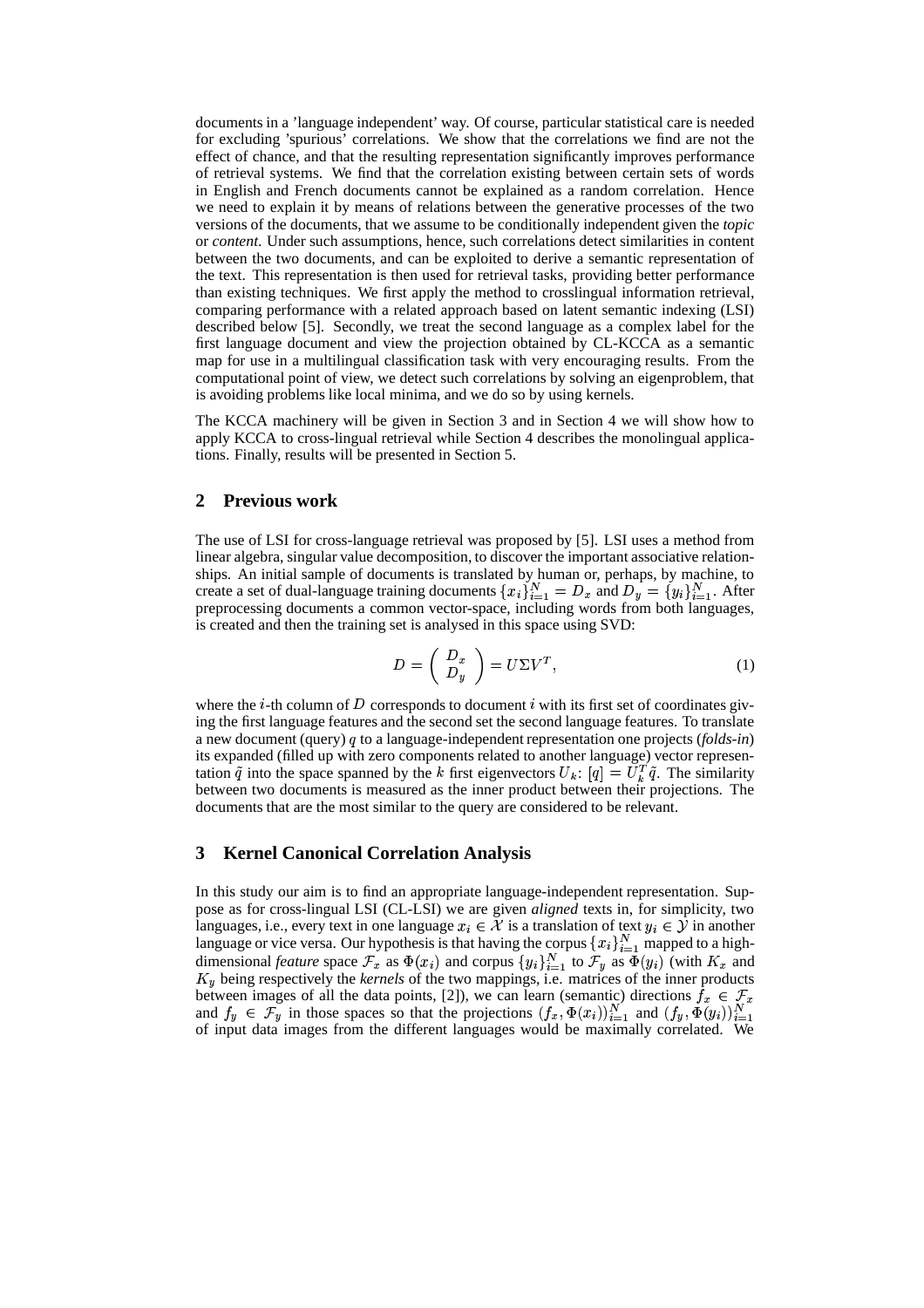have thus intuitively defined a need for the notion of a kernel canonical  $\mathcal{F}\text{-correlation } \rho_{\mathcal{F}}$  $(\mathcal{F} = \mathcal{F}_x \times \mathcal{F}_y)$  which is defined as

$$
\rho_{\mathcal{F}} = \max_{(f_x, f_y) \in \mathcal{F}} \text{corr}((f_x, \Phi(x_i)), (f_y, \Phi(y_i)))
$$
\n
$$
= \max_{(f_x, f_y) \in \mathcal{F}} \frac{\sum_i (f_x, \Phi(x_i))(f_y, \Phi(y_i))}{\sqrt{\sum_i (f_x, \Phi(x_i))^2 \sum_j (f_y, \Phi(y_j))^2}}
$$
\n(2)

We search for  $f_x$  and  $f_y$  in the space spanned by the  $\Phi$ -images of the data points (*reproducing kernel Hilbert space*, RKHS [2]):  $f_x = \sum_l \alpha_l \Phi(x_l)$ ,  $f_y = \sum_m \beta_m \Phi(y_m)$ . This rewrites the numerator of (2) as

$$
\sum_{i} (f_x, \Phi(x_i))(f_y, \Phi(y_i)) = \alpha^T K_x K_y \beta \tag{3}
$$

where  $\alpha$  is the vector with components  $\{\alpha_l\}$  and  $\beta$  the vector with components  $\{\beta_m\}$ . The problem (2) can then be reformulated as

$$
\rho_{\mathcal{F}} = \max_{\alpha,\beta} \frac{\alpha^T K_x K_y \beta}{||K_x \alpha|| \, ||K_y \beta||} \tag{4}
$$

Once we have moved to a kernel defined feature space the extra flexibility introduced means that there is a danger of overfitting. By this we mean that we can find spurious correlations by using large weight vectors to project the data so that the two projections are completely aligned. For example, if the data are linearly independent in both feature spaces we can find linear transformations that map the input data to an orthogonal basis in each feature space. It is now possible to find  $N$  perfect correlations between the two representations. Using kernel functions will frequently result in linear independence of the training set, for example, when using Gaussian kernels. It is clear therefore that we will need to introduce a control on the flexibility of the projection mappings  $f_x$  and  $f_y$ . To do that in the spirit of Partial Least Squares (PLS) we would add a multiple of 2-norm squared:

$$
\kappa||f_x||^2 = \kappa \left(\sum_l \alpha_l \Phi(x_l), \sum_{l'} \alpha_{l'} \Phi(x_{l'})\right) = \kappa \alpha^T K_x \alpha \tag{5}
$$

in the denominator. Convexly combining PLS regularization term (5) and kCCA term  $||K_x\alpha||^2$ :

$$
(1 - \kappa) ||K_x \alpha||^2 + \kappa ||f_x||^2 = (1 - \kappa) \alpha^T K_x^2 \alpha + \kappa \alpha^T K_x \alpha = \alpha^T K_x ((1 - \kappa) K_x + \kappa I) \alpha
$$
 (6)  
we substitute its square root into denominator of (4) instead of  $||K_x \alpha||$  and do the same for  
 $\beta$ :

$$
\rho_{\mathcal{F}} = \max_{\alpha,\beta} \frac{\alpha^T K_x K_y \beta}{\sqrt{\left( (1-\kappa) ||K_x \alpha||^2 + \kappa ||f_x||^2 \right) \left( (1-\kappa) ||K_y \beta||^2 + \kappa ||f_y||^2 \right)}} \tag{7}
$$

Differentiating the expression under max with respect to  $\alpha$ , taking into account that  $\nabla_{a}||a|| = \frac{a}{||a||}$  and  $\frac{\partial}{\partial \alpha} \alpha^{T} K_{x} \alpha = 2K_{x} \alpha$ , and equating the derivative to zero we obtain

$$
K_x K_y \beta \left( (1 - \kappa) ||K_x \alpha||^2 + \kappa ||f_x||^2 \right) - \alpha^T K_x K_y \beta \left( (1 - \kappa) K_x + \kappa I \right) K_x \alpha = 0 \tag{8}
$$

We note that  $\alpha$  can be normalised so that  $(1 - \kappa) ||K_x \alpha||^2 + \kappa ||f_x||^2 = 1$ . Similar operations for  $\beta$  yield analogous equations that together with (8) can be written in a matrix form:

$$
B\xi = \rho D\xi \tag{9}
$$

where  $\rho$  is the average per point correlation between projections  $(f_x, \Phi(x))$  and  $(f_y, \Phi(y))$ :  $\alpha^T K_x K_y \beta$ , and

$$
B = \begin{pmatrix} O & K_x K_y \\ K_y K_x & O \end{pmatrix}, D = \begin{pmatrix} ((1 - \kappa)K_x + \kappa I)K_x & O \\ O & ((1 - \kappa)K_y + \kappa I)K_y \end{pmatrix}
$$
(10)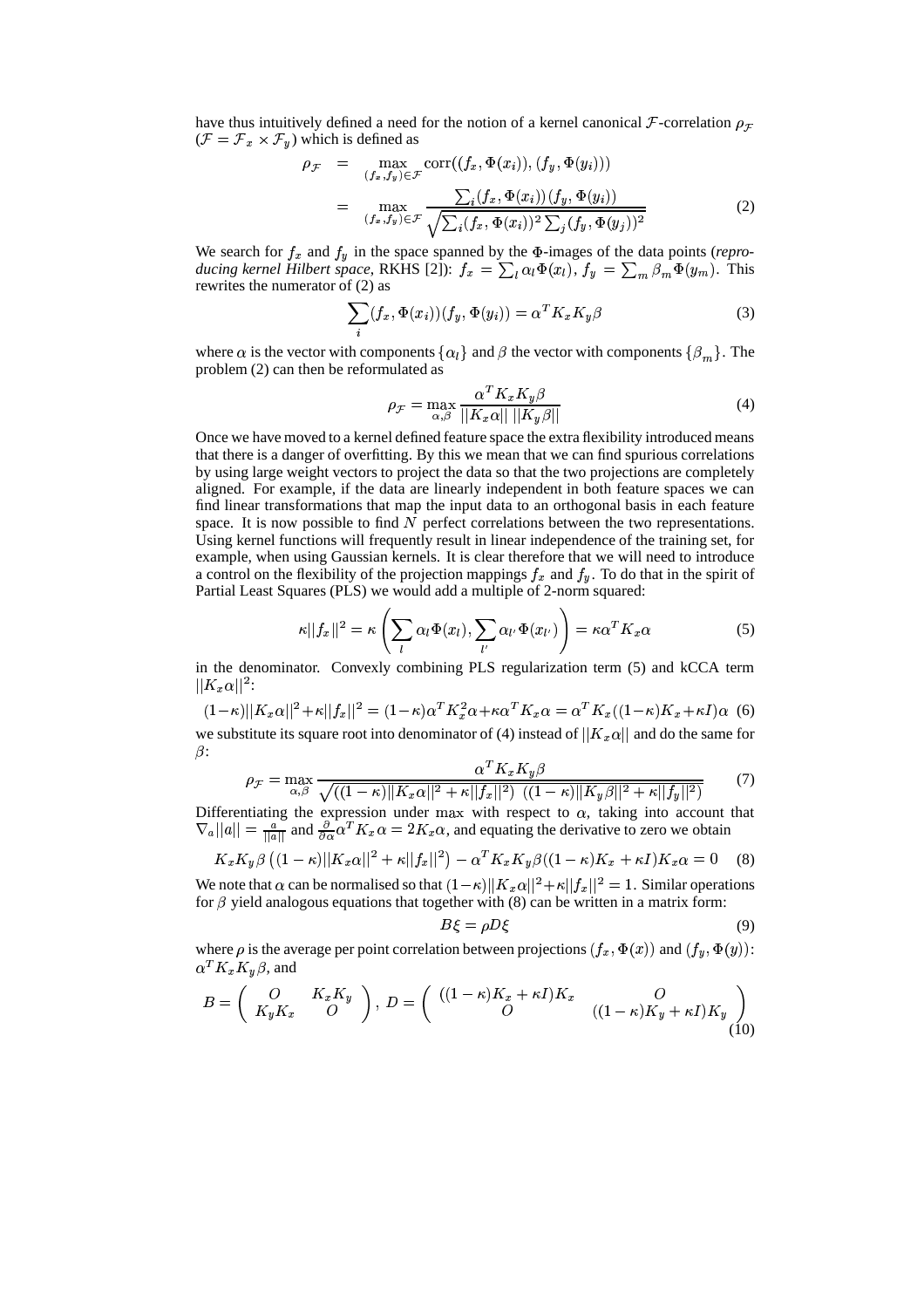Table 1: Statistics for 'House debates' of the  $36^{th}$  Canadian Parliament proceedings corpus.

|                  | <b>SENTENCE</b>  | <b>ENGLISH</b>      | FRENCH              |
|------------------|------------------|---------------------|---------------------|
|                  | <b>PAIRS</b>     | <b>WORDS</b>        | <b>WORDS</b>        |
| <b>TRAINING</b>  | 948 <sub>K</sub> | 14.614 <sub>K</sub> | 15,657 <sub>K</sub> |
| <b>TESTING 1</b> | 62 K             | 995 <sub>K</sub>    | 1067 <sub>K</sub>   |

where  $\xi = \left( \alpha^T \beta^T \right)^T$ . Equation (9) is known as a generalised eigenvalue problem. The standard approach to the solution of  $(9)$  in the case of a symmetric  $D$  is to perform incomplete Cholesky decomposition of the matrix D:  $D = C^T C$  and define  $\varsigma = C \xi$  which allows us, after simple transformations, to rewrite it as a standard eigenvalue problem  $C^{-T}BC^{-1}S = \rho_S$ . We will discuss how to choose  $\kappa$  in Section 5.

It is easy to see that if  $\alpha$  or  $\beta$  changes sign in (9),  $\rho$  also changes sign. Thus, the spectrum of the problem (9) has paired positive and negative values between  $-1$  and 1.

## **4 Applications of KCCA**

**Cross-linguistic retrieval with KCCA**. The kernel CCA procedure identifies a set of projections from both languages into a common semantic space. This provides a natural framework for performing cross-language information retrieval. We first select a number  $d$  of semantic dimensions,  $1 \leq d \leq N$ , with largest correlation values  $\rho$ . To process an incoming query q we expand q into the vector representation for its language  $\tilde{q}$  and project it onto the d canonical F-correlation components:  $[q] = A^T Z^T \tilde{q}$  using the appropriate vector for that language, where A is a  $N \times d$  matrix whose columns are the first solutions of (9) for the given language sorted by eigenvalue in descending order. Here we assumed that  $(\Phi(z), \Phi(\tilde{q}))$  is simply  $z^T \tilde{q}$  where Z is the training corpus in the given language:  $Z = (x_1 \ x_2 \ \ldots \ x_N)$  or  $Z = (y_1 \ y_2 \ \ldots \ y_N).$ 

**Using the semantic space in text categorisation**. The semantic vectors in the given language  $W = ZA$  can be exported and used in some other application, for example, Support Vector Machine classification. We first find common features of the training data used to extract the semantics and the data used to train SVM classifier, cut the features that are not common and compute the new kernel which is the inner product of the projected data:

$$
K'(x_i, x_j) = x_i^T W W^T x_j \tag{11}
$$

The term-term relationship matrix  $WW^T$  can be computed only once and stored for further use in the SVM learning process and classification.

#### **5 Experiments**

**Experimental setup**. Following [5] we conducted a series of experiments with the Hansard collection [3] to measure the ability of CL-LSI and CL-KCCA for any document from a test collection in one language to find its mate in another language. The whole collection consists of 1.3 million pairs of aligned text chunks (sentences or smaller fragments) from the  $36<sup>th</sup>$  Canadian Parliament proceedings. In our experiments we used only the 'house debates' part for which statistics is given in Table 1. As a testing collection we used only 'testing 1'. The raw text was split into sentences with Adwait Ratnaparkhi's MXTERMINATOR and the sentences were aligned with I. Dan Melamed's GSA tool (for details on the collection and also for the source see [3]).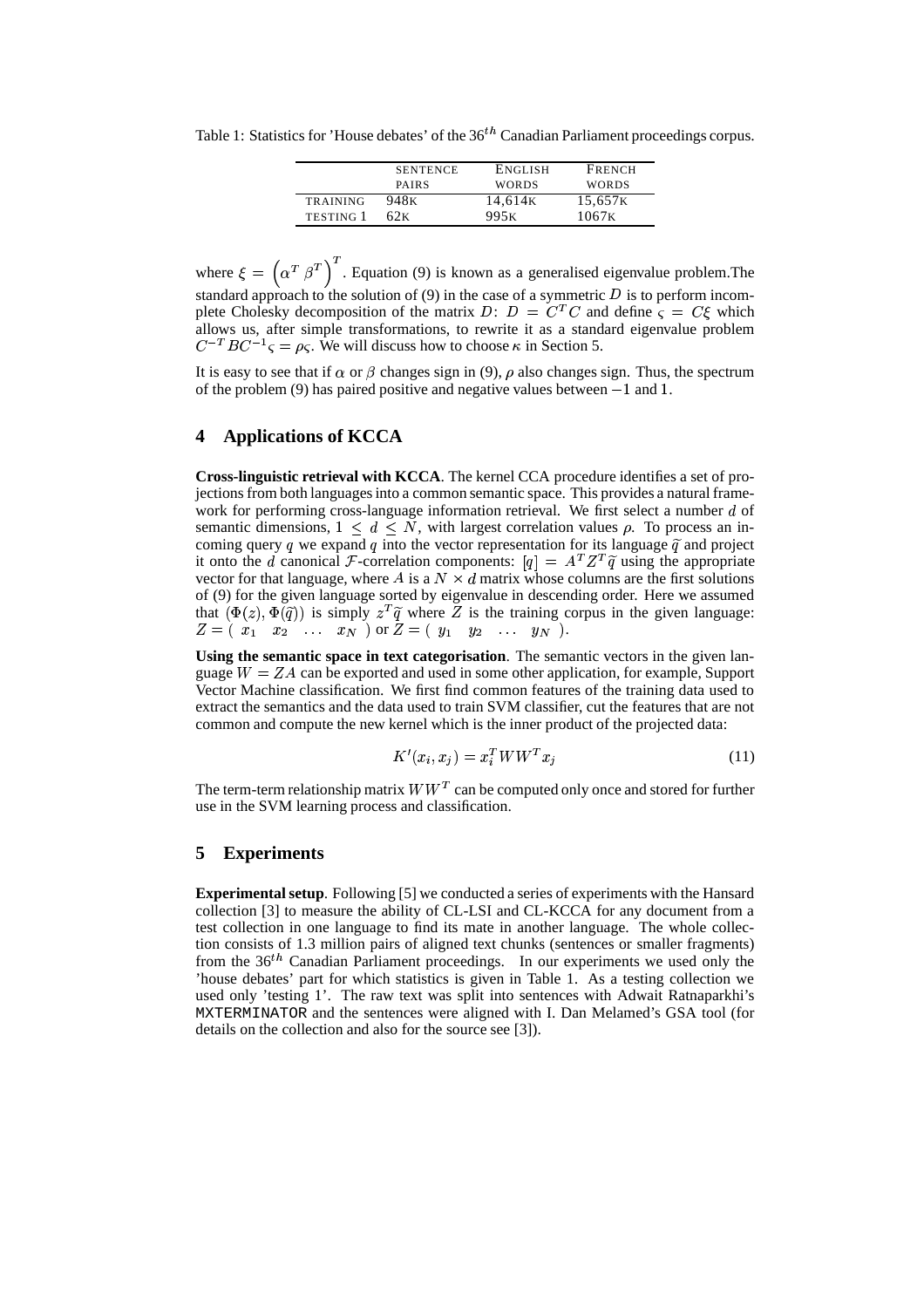Table 2: Average accuracy of top-rank (first retrieved) English $\rightarrow$ French retrieval, % (left) and average precision of English $\rightarrow$ French retrieval over set of fixed recalls  $(0.1, 0.2, ...$  $, 0.2, \ldots, 0.9$ ), % (right)

| 300<br>100<br>300<br><b>200</b><br>200<br>$\vert$ 100<br>full<br>400<br>full<br>400<br>84±3 91±1 93±1 95±1 97±1 73±1 78±1<br>cl-lsi<br>$80 \pm 1$ $82 \pm 1$ $82 \pm 6$ | $\ddotsc$ |  |  |  |  |  |
|-------------------------------------------------------------------------------------------------------------------------------------------------------------------------|-----------|--|--|--|--|--|
| cl-kcca 98±1 99±1 99±1 99±1 99±1   91±2 91±2 91±2 91±2 87±4                                                                                                             |           |  |  |  |  |  |
|                                                                                                                                                                         |           |  |  |  |  |  |
|                                                                                                                                                                         |           |  |  |  |  |  |

The text chunks were split into 'paragraphs' based on '\*\*\*' delimiters and these 'paragraphs' were treated as separate documents. After removing stop-words in both French and English parts and rare words (i.e. appearing less than three times) we obtained  $5159\times12738$ term-by-document 'English' matrix and  $5611 \times 12738$  'French' matrix (we also removed a few documents that appeared to be problematic when split into paragraphs). As these matrices were still too large to perform SVD and KCCA on them, we split the whole collection into 14 chunks of about 910 documents each and conducted experiments separately with them, measuring the performance of the methods each time on a 917-document test collection. The results were then averaged. We have also trained the CL-KCCA method on randomly reassociated French-English document pairs and observed accuracy of about 0.15 on test data which is far lower than results on the non-random original data. It is worth noting that CL-KCCA behaves differently from CL-LSI over the full scale of the spectrum. When CL-LSI only increases its performance with more eigenvectors taken from the lower part of spectrum (which is, somewhat unexpectedly, quite different from its behaviour in the monolinguistic setting), CL-KCCA's performance, on the contrary, tends to deteriorate with the dimensionality of the semantic subspace approaching the dimensionality of the input data space.

The partial Singular Value Decomposition of the matrices was done using Matlab's 'svds' function and full SVD was performed using the 'kernel trick' discussed in the previous section and 'svd' function which took about 2 minutes to compute on Linux Pentium III 1GHz system for a selection of 1000 documents. The Matlab implementation of KCCA using the same function, 'svd', which solves the generalised eigenvalue problem through Cholesky incomplete decomposition, took about 8 minutes to compute on the same data.

**Mate retrieval**. The results are presented in Table 2. Only one - mate document in French was considered as relevant to each of the test English documents which were treated as queries and the relative number of correctly retrieved documents was computed (Table 2) along with average precision over fixed recalls:  $0.1, 0.2, \ldots, 0.9$ . Very similar results (omitted here) were obtained when French documents were treated as queries and English as test documents. As one can see from Table 2 CL-KCCA seems to capture most of the semantics in the first few components achieving  $98\%$  accuracy with as little as 100 components when CL-LSI needs all components for a similar figure.

**Selecting the regularization parameter**. The regularization parameter  $\kappa$  (6) not only makes the problem (9) well-posed numerically, but also provides control over capacity of the function space where the solution is being sought. The larger values of  $\kappa$  are, the less sensitive the method to the input data is, therefore, the more stable (less prone to finding spurious relations) the solution becomes. We should thus observe an increase of "reliability" of the solution. We measure the ability of the method to catch useful signal by comparing the solutions on original input and "random" data. The "random" data is constructed by random reassociations of the data pairs, for example,  $(E, \text{rand}(F))$  denotes English-French parallel corpus which is obtained from the original English-French aligned collection by reshuffling the French (equivalently, English) documents. Suppose,  $\rho_{\kappa} = KCCA_{\kappa}(D_1, D_2)$  denotes the (positive part of) spectrum of the KCCA solution on the paired dataset  $(D_1, D_2)$ . If the method is overfitting the data it will be able to find perfect correlations and hence  $||\mathbf{j} - KCCA_{\kappa}(D_{21}, D_{22})|| \approx 0$ , where j is the all-one vec-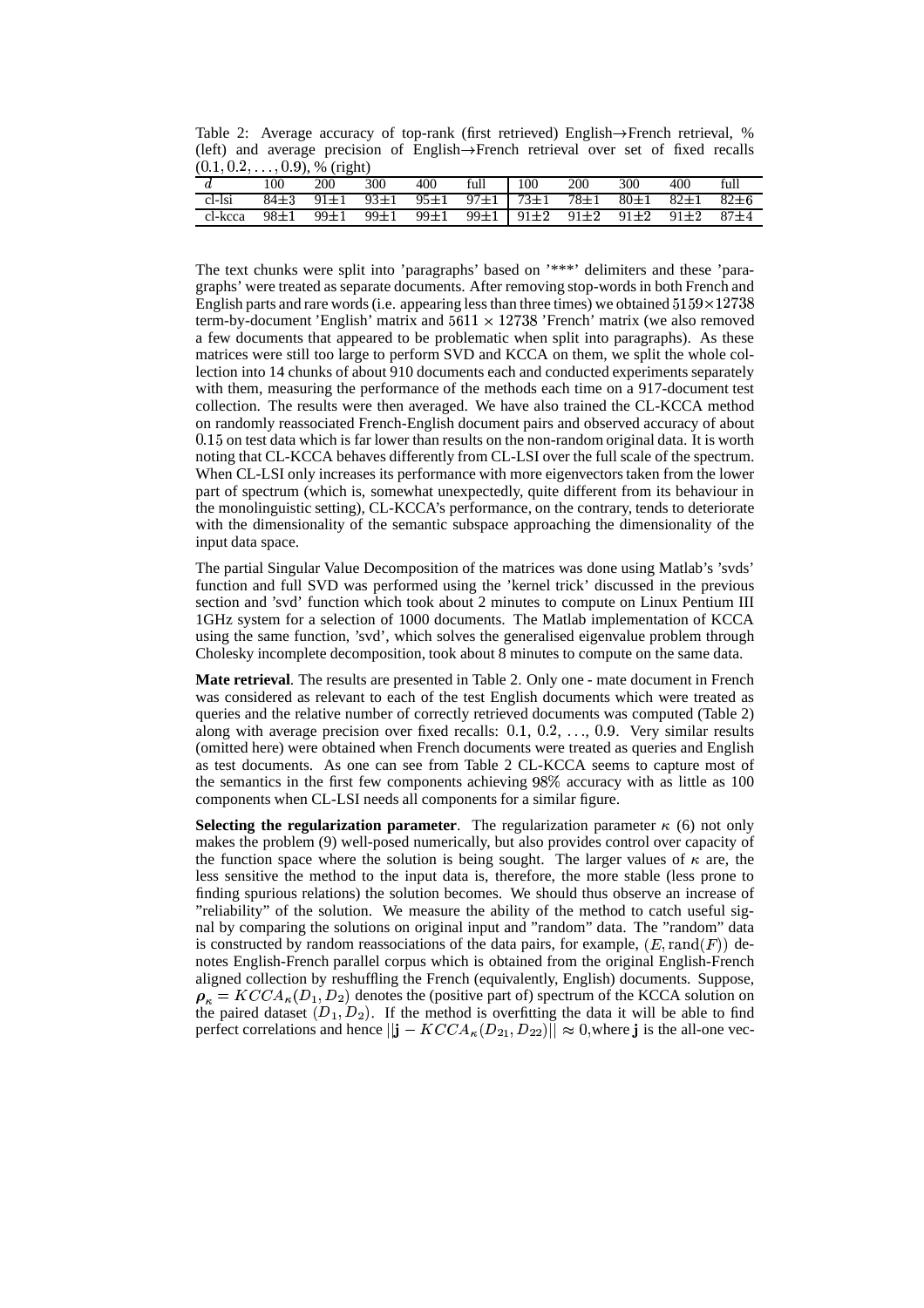

Figure 1: Quantities  $||\mathbf{j} - KCCA_{\kappa}(E, \text{rand}(E))||$  (left),  $||\mathbf{j} - KCCA_{\kappa}(E, F)||$  (middle) and  $\|\mathbf{j} - KCCA_{\kappa}(E, \text{rand}(F))\|$  (right) as functions of the regularization parameter  $\kappa$ . (Graphs were obtained for the regularization schema discussed in [1]).

tor. We therefore use this as a measure to assess the degree of overfitting. Three graphs in Figure 1 show the quantities  $||\mathbf{j}-KCCA_{\kappa}(E,\text{rand}(E))||, ||\mathbf{j}-KCCA_{\kappa}(E,F)||,$  and  $||\mathbf{j}-KCCA_{\kappa}(E,\text{rand}(F))||$  as functions of the regularization parameter  $\kappa$ . For small values of  $\kappa$  the spectrum of all the tests is close to the all-one spectrum (the spectrum  $KCCA_{\kappa}(E,E)$ . This indicates overfitting since the method is able to find correlations even in randomly associated pairs. As  $\kappa$  increases the spectrum of the randomly associated data becomes far from all-one, while that of the paired documents remains correlated. This observation can be exploited for choosing the optimal value of  $\kappa$ . From the middle and right graphs in Figure 1 this value could be derived as lying somewhere between 1 and 2. For the experiments reported in this study we used the value of 1.5.

**Pseudo query test**. To perform a more realistic test we generated short queries, which are most likely to occur in search engines, that consisted of the 5 most probable words from each test document. The relevant documents were the test documents themselves in monolinguistic retrieval (English query - English document) and their mates in the crosslinguistic (English query - French document) test. Table 3 shows the relative number of correctly retrieved as top-ranked English documents for English queries (left) and the relative number of correctly retrieved documents in the top ten ranked (right). Table 4 provides analogous results but for cross-linguistic retrieval.

Table 3: English  $\rightarrow$  English top-ranked retrieval accuracy, % (left) and English  $\rightarrow$  English top-ten retrieval accuracy, % (right)

|         | 100 | 200 | 300 | 400 | full                                                                                      | 100 | 200 | 300 | 400 | full   |
|---------|-----|-----|-----|-----|-------------------------------------------------------------------------------------------|-----|-----|-----|-----|--------|
| cl-lsi  |     |     |     |     | $53\pm2$ $60\pm1$ $64\pm1$ $66\pm1$ $70\pm1$ $82\pm1$ $86\pm1$ $88\pm1$ $89\pm1$ $91\pm1$ |     |     |     |     |        |
| cl-kcca |     |     |     |     | 60±1 63±1 70±1 71±1 73±1 90±1 93±1 94±1 95±1                                              |     |     |     |     | $95+1$ |

Table 4: English  $\rightarrow$  French top-ranked retrieval accuracy, % (left) and English-French topten retrieval accuracy, % (right)

|                                                                                                            |  | 100 200 300 400 full 100 200 300 400 full |  |  |  |  |
|------------------------------------------------------------------------------------------------------------|--|-------------------------------------------|--|--|--|--|
| cl-lsi $30\pm1$ $38\pm1$ $42\pm2$ $45\pm1$ $49\pm6$ $67\pm1$ $75\pm2$ $79\pm2$ $81\pm2$ $84\pm1$           |  |                                           |  |  |  |  |
| cl-kcca $68\pm1$ 75 $\pm1$ 78 $\pm1$ 79 $\pm1$ 81 $\pm1$ 94 $\pm1$ 96 $\pm1$ 97 $\pm1$ 98 $\pm1$ 98 $\pm1$ |  |                                           |  |  |  |  |

**Text categorisation using semantics learned on a completely different corpus**. The semantics (300 vectors) extracted from the Canadian Parliament corpus (Hansard) was used in Support Vector Machine (SVM) text classification [2] of Reuters-21578 corpus (Table 5). In this experimental setting the intersection of vector spaces of the Hansards,